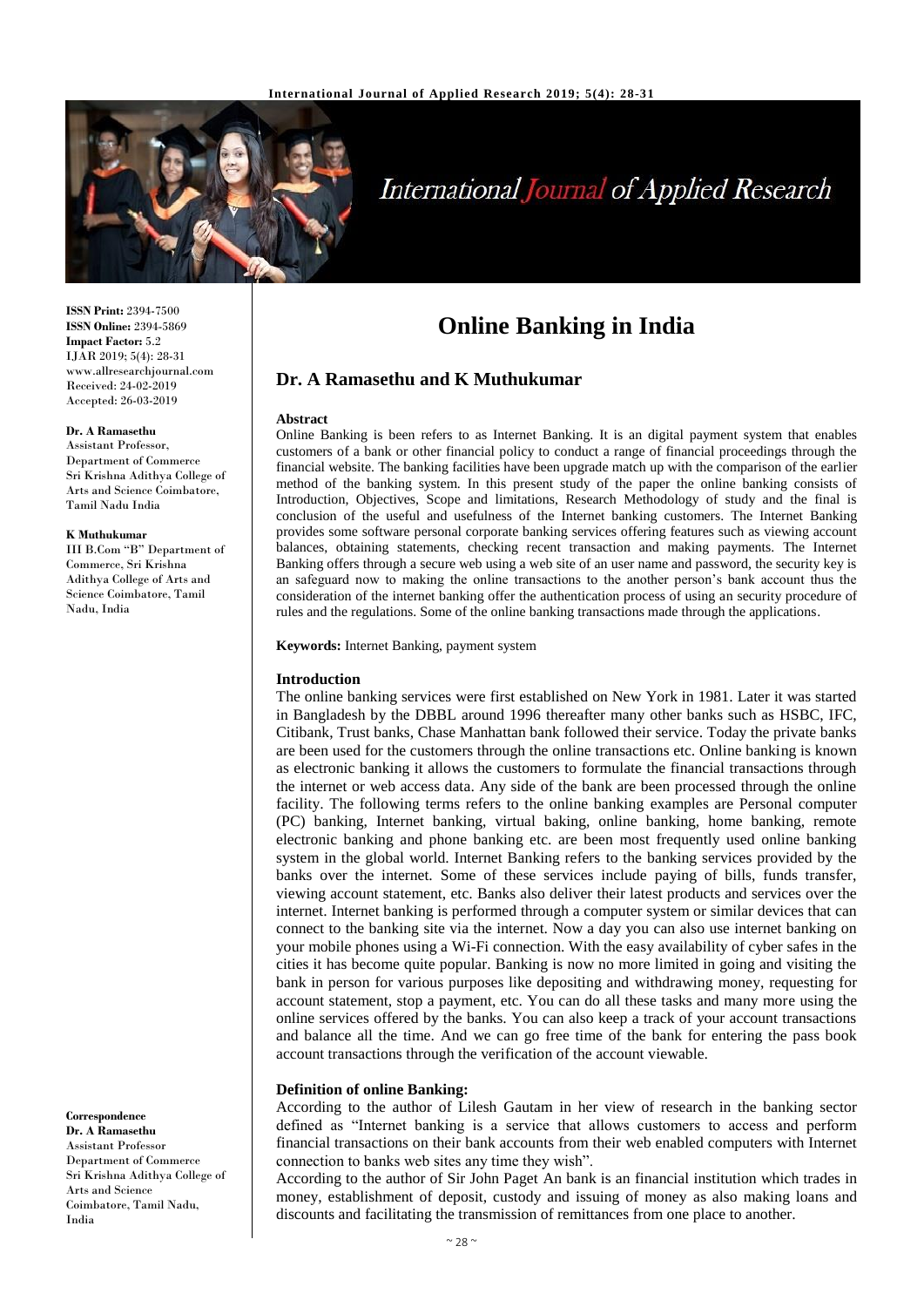#### **Objectives of Online Banking**

- To study the complication of banking industry promoting electronic banking solutions at diverse stages in India with unique comment on to Coimbatore region.
- To study economic, social and as well as educational effect of electronic banking among the customers in Coimbatore region.
- To study qualities of electronic banking and search for importance amongst the consumers for electronic banking progress.
- To recognize problems unique to banks in setting up and running E-banking services.
- To estimating existing policies, programs, institutional networks and the attachement of support agencies in promoting E-banking in banking sector of Coimbatore.
- To advocate guidelines for growth and improvement of electronic banking services in banking sector of Coimbatore region and also for India.

#### **Scope and Limitations of the Study**

The research paper on a definite area of the wide field of electronic banking services, a researcher has to oppose certain problems which put control on research work.

Following are the scope and limitations of the study.

- 1. The study is limited to 10 public sector banks selected as sample from all over Coimbatore region as the operations of public sector banks are same all over the India because they are governed by the RBI polices. Only public sector banks are studied.
- 2. The scope of study is of 5 years (2011- 2015) to identify the different problems and prospects of E- banking developments among the Indian banking sector.
- 3. The secondary data analysis is based on the data published in annual reports of concerned banks and the RBI statement.
- 4. The specimen banks chosen are those which were in operation during the study period and providing Ebanking facilities to its customers.

#### **Research Methodology**

The present study involves the both types of primary and secondary data. The primary data is been collected with the help of an questionnaire and the direct interviews with the bank customers for their own views on electronic banking services evidence based seen on the survey method. The public sector banks in the Coimbatore region (Tamil Nadu State). For the collection of 10 public sector banks situated in Coimbatore region are been selected for the study as the operation of public sectors banks are same all over India because they are governed by the RBI policies.

After getting information from the 100 bank customers (Example 10 from each bank) and 30 bank managers (That is 2 from each bank) the data is tabulated graphically represented and analyzed. The secondary data is collected from the office records of RBI, Public sector banks. Concerned agencies, Journals, Magazines, periodicals, books and search engines in the Google etc. The statistical tool is been used for the presentation of the paper is been that indices, percentages, tests, ratios, are been applied for analyzed the data.

| <b>Table 1:</b> Online banking services used by the customers in the |
|----------------------------------------------------------------------|
| various transactions of the money from one person to another         |
| person's account                                                     |

| <b>Online Banking Services</b>   | <b>Responses</b> |            |  |
|----------------------------------|------------------|------------|--|
|                                  | Total            | Percentage |  |
| <b>ATM</b>                       | 100              | 100 %      |  |
| <b>Online Banking</b>            | 12               | 12 %       |  |
| <b>Internet Banking</b>          | 47               | 47 %       |  |
| Mobile Banking                   | 29               | 29 %       |  |
| <b>Telephone Banking</b>         | 11               | 11 %       |  |
| <b>Personal Computer Banking</b> | 11               | 11 %       |  |
| None of these                    | Ni1              | Ni1        |  |

(*Source:* Primary Data)



**Fig 1:** Customers using online transactions in the case of pc, mobile, Internet banking speed of second through the online web processor of the financial transactions of the account.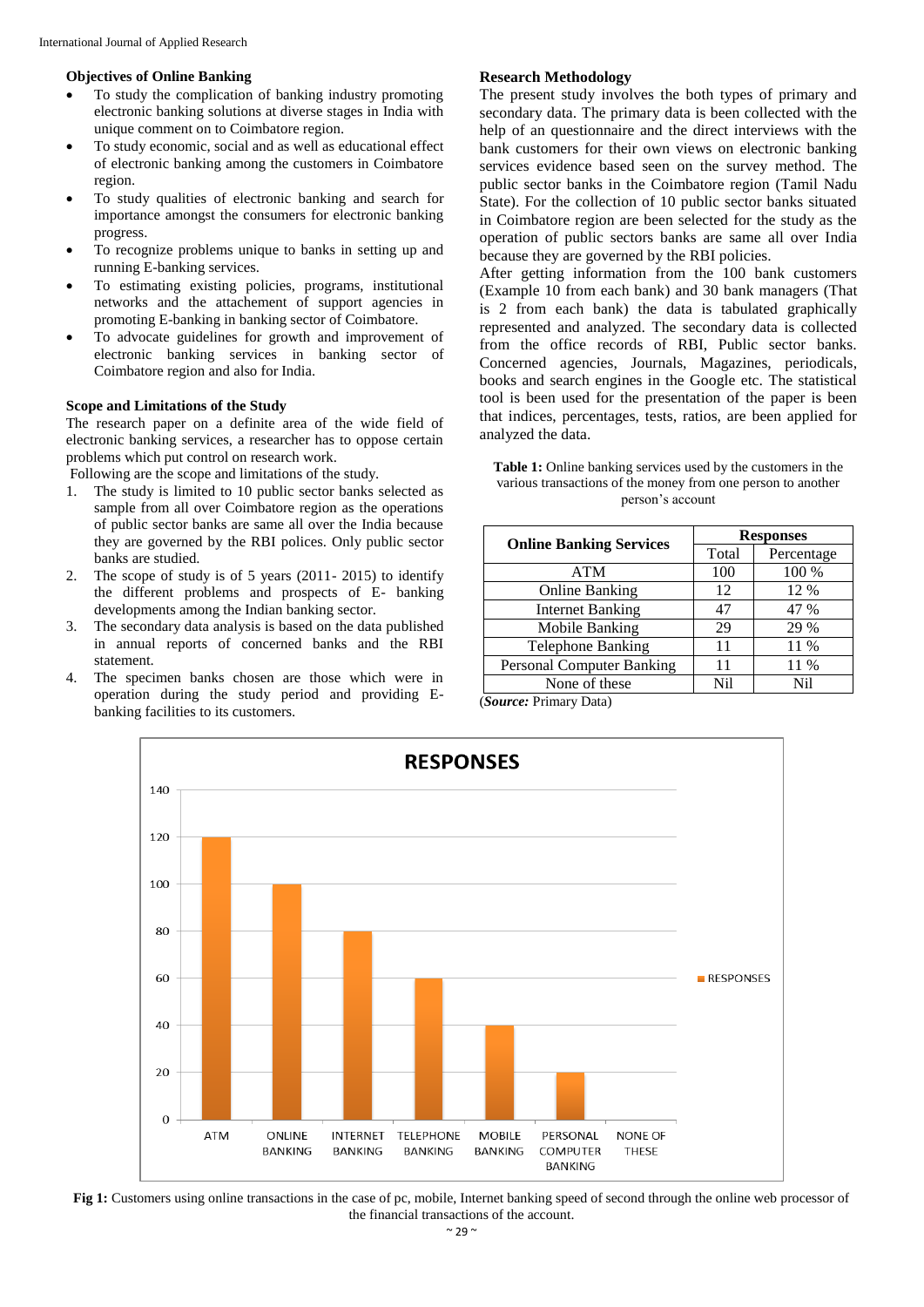The Table 1 denotes the relevant data about the online banking services often or sometimes used by the customers. ATM is the largest share that is 120, online banking 12%, Internet banking 47%, mobile banking 29%, telephone banking 9%, and finally personal computer banking is 11%

#### **Role of Government policies in implementation of Online Banking**

Bank manager's opinion about role of government policies in implementation of online banking.

This has been taken from the Primary data to en roll the Government policies implementation of the online banking

services and the opinions of the Government using effective transactions of the online banking.

**Table 2:** Role of Government policies in implementation of Government Policies in the chart related suggestions.

| Role of Government policies in   | <b>Responses</b> |            |
|----------------------------------|------------------|------------|
| implementation of Online Banking | <b>Total</b>     | Percentage |
| <b>Strongly Agree</b>            | 09               | 45 %       |
| Agree                            | 10               | 50 %       |
| No Opinion                       | $\Omega$         | 5%         |
| Disagree                         | Nil              | Ni1        |
| <b>Strongly Disagree</b>         | Nil              | Nil        |
| Total                            | 20               | 100%       |





The above table 2 is relevant to the steps of which take care the awareness of the customers regarding online banking services Online banking nearly 8 (40 %) says that more training programmers should be conducted for bank customers 02 (10 %) are saying that demo classes should be arranged 05 (25 %) want information at the bank counter about 03 (15%) managers want more advertisements and 02 (10 %) want more personal contact programmers.

#### **Conclusion**

The conclusions are been favorable to the online banking atmosphere in the Indian public sector banks. After studying the survey results it relevant to those online banking services more beneficial is than the traditional banking statistics provided by RBI correctly shows that profit of banks is increased after online banking implementation that's why banks are attached towards online banking due to its control, speed, accessibility, quality, service and effective cost. Almost all the bank managers think that the overall performance of banks using online channels improved in the open economy. Banks are earning more and more profits and giving staff competition to private and foreign banks.

Job satisfaction level of bank staff is also increased and they are giving their best to improve this situation more and more. But at the same time bank managers are facing bigger problems like resistance, unawareness, account security etc. while implementing online channels. Bank managers are agree that customers are fastly shifting to online banking from traditional banking they are taking information from bank officials about the use of Electronic channels now touch to  $90 - 100$  % level. Bank managers pointed out that the training provided by the bank is very important and sufficient but it should be provided as they will get updated constantly. Survey results conclude that employees are satisfied and comfortable working through online channels. They should be provided proper and routine training to feel regarding them more comfortable and updated bank managers gave important suggestions regarding online banking services. Like to create awareness among the bank employees to provide variety of services according to customer requirements by assisting and helping to the bank customers to choose best online banking services. By making convenient accessibility of online banking services finally the empirical study projects similar results as many